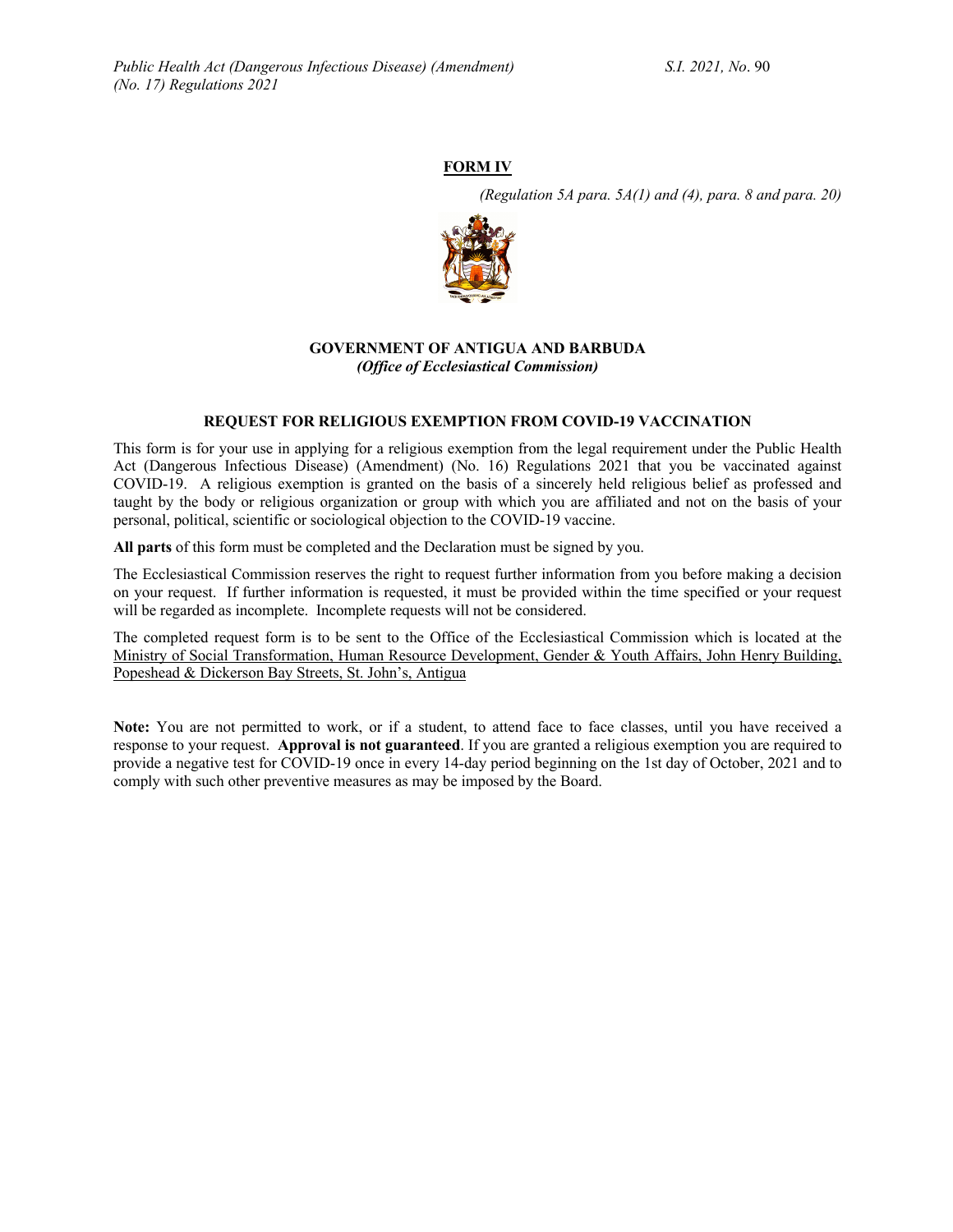# **PART 1: OBSERVANT INFORMATION AND CERTIFICATION**

| Age:                                                                        |                                                                                                                                                                                                                                                                                                                                                                             |
|-----------------------------------------------------------------------------|-----------------------------------------------------------------------------------------------------------------------------------------------------------------------------------------------------------------------------------------------------------------------------------------------------------------------------------------------------------------------------|
|                                                                             |                                                                                                                                                                                                                                                                                                                                                                             |
| Place of Employment/ School Attending (if applicable):                      |                                                                                                                                                                                                                                                                                                                                                                             |
|                                                                             |                                                                                                                                                                                                                                                                                                                                                                             |
|                                                                             |                                                                                                                                                                                                                                                                                                                                                                             |
| I am a practising member of (Name of Religious Organization/Body or Group): |                                                                                                                                                                                                                                                                                                                                                                             |
|                                                                             |                                                                                                                                                                                                                                                                                                                                                                             |
| <b>Contact details of Religious Organization/Body/Group:</b>                |                                                                                                                                                                                                                                                                                                                                                                             |
|                                                                             |                                                                                                                                                                                                                                                                                                                                                                             |
|                                                                             |                                                                                                                                                                                                                                                                                                                                                                             |
|                                                                             | Initials are required next to each declaration<br>I request exemption from the COVID-19 immunization requirements due to my<br>sincerely held religious beliefs. I understand and assume the risks of non-<br>immunization. I accept full responsibility for my health, thus removing liability<br>from the government of Antigua and Barbuda to the required immunization. |
|                                                                             | I understand that as I am not vaccinated, in order to protect my own health and the<br>health of the community, I will comply with assigned COVID-19 testing<br>requirements and other preventive measures including the wearing of masks,<br>physical distancing/social distancing and frequent sanitization.                                                              |
|                                                                             | Should I be granted an exemption and I contract COVID-19 I will immediately<br>report it to the health authorities and comply with all isolation and quarantine<br>procedures specified by the Ministry of Health Wellness and the Environment.                                                                                                                             |

I certify that the information I have provided in connection with this request is accurate and complete. I understand this exception may be revoked and I may be subject to disciplinary action if any of the information I provided in support of this exemption is false.

……………………………………………… ………………………………………… Name of Observant Name of Parent/Legal Guardian (if applicable)

........................................................................ Signature of Observant/Parent/Legal Guardian

………………………………………………

Date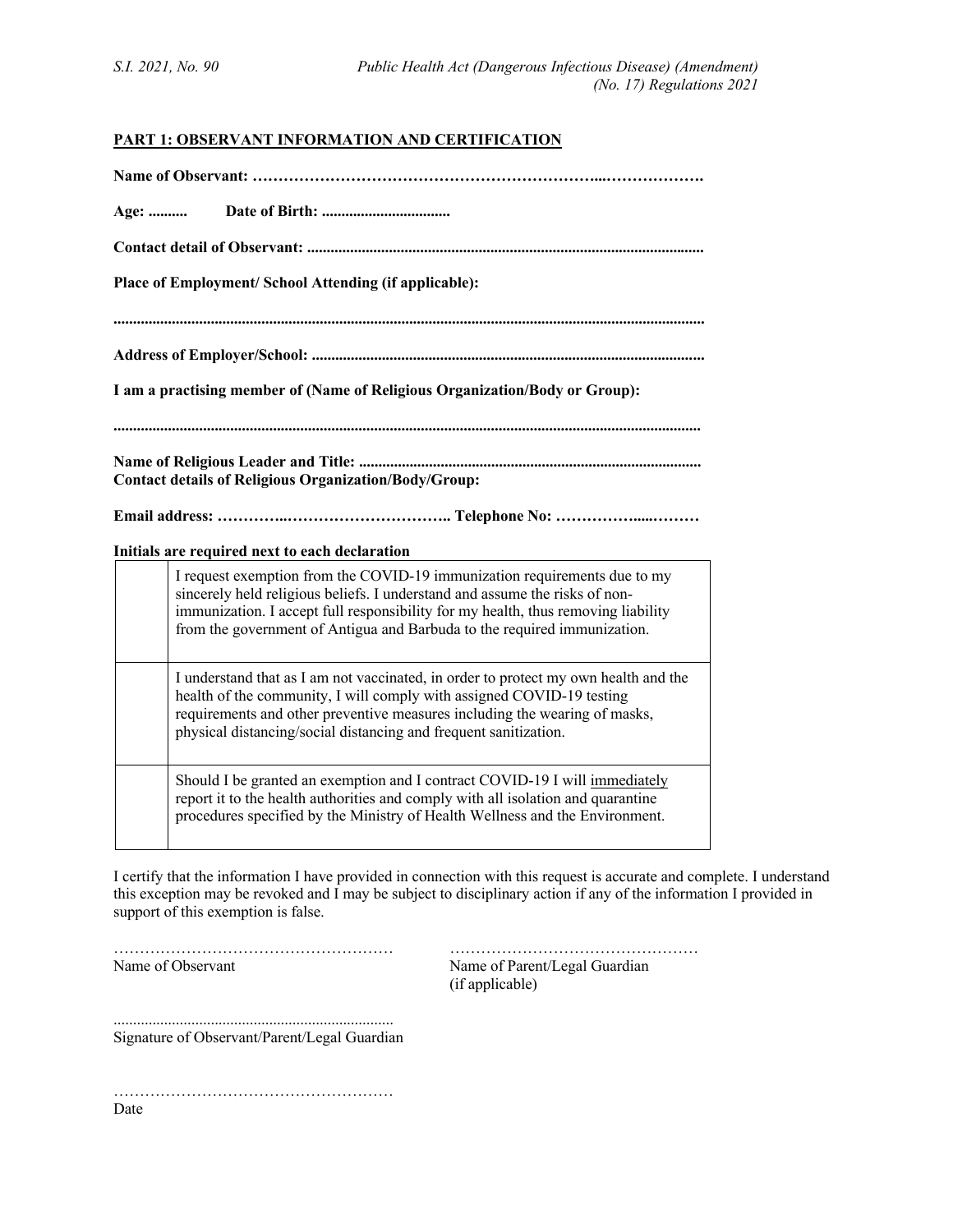## **PART 2. OBSERVANT PERSONAL STATEMENT**

**Name of Observant: .......................................................................................................................**

Please give a written statement of the nature of your sincerely held religious belief. Your statement should include the following:

- 1. A description of your sincerely held religious belief;
- 2. How long have you held this belief;
- 3. What is the source of your belief;
- 4. Are you opposed to all immunisation or only to the COVID-19 vaccine; and if only the COVID-19 vaccine;
- 5. Why does your belief prohibit you from taking the COVID-19 vaccine specifically;
- 6. How long have you been a member of the particular religious organization/body/group;
- 7. Any other information that you want the Commission to consider as part of your request.

#### **Please add the following certification at the end of your statement**

I hereby sincerely declare and affirm that the foregoing statement that I have made in support of my request for a religious exemption are true and correct and I further acknowledge that if I have knowingly made or given any false or misleading information in this my personal statement I can be prosecuted.

Signature of Observant/Parent or Guardian Date

......................................................................... .........................................